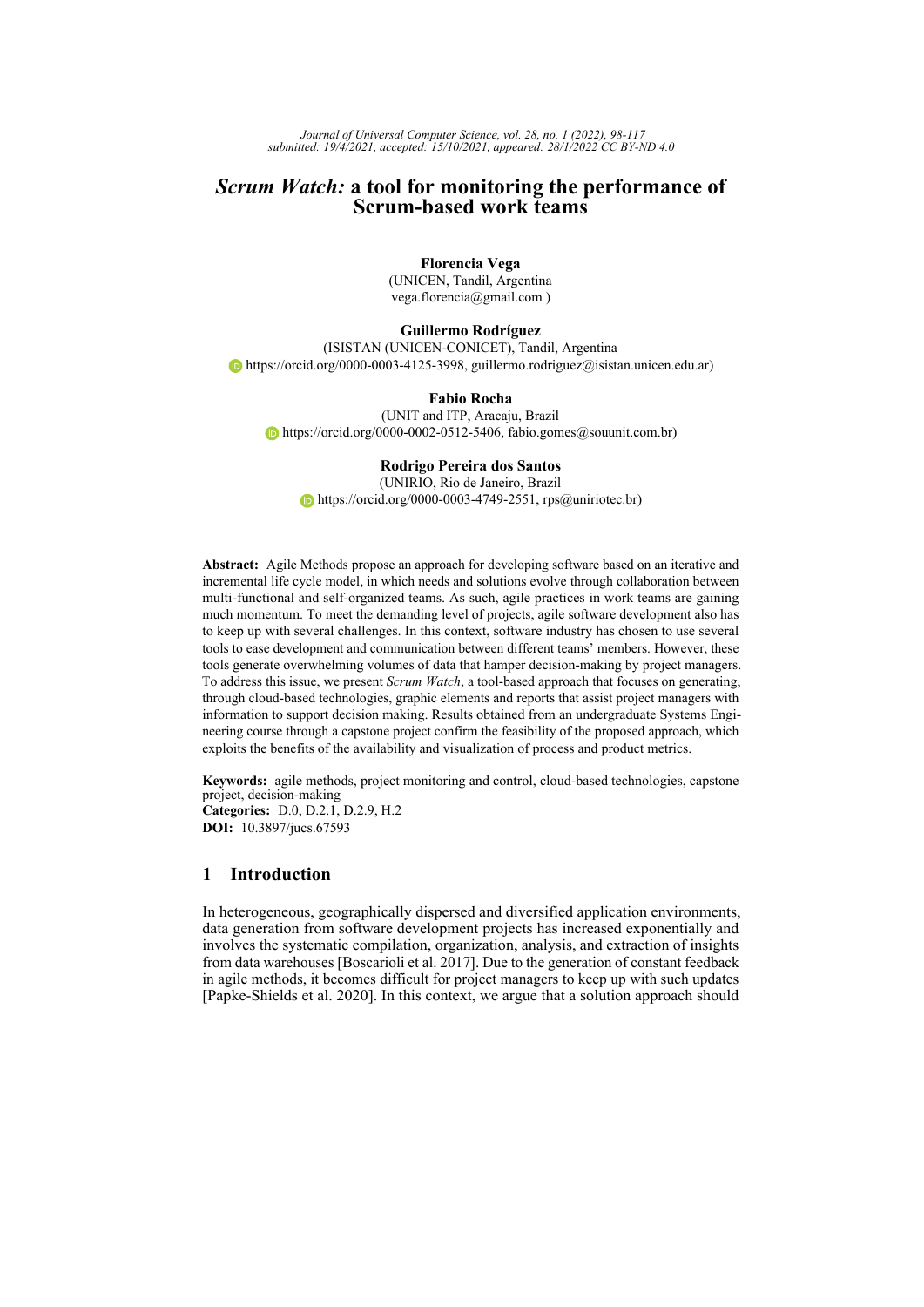allow project managers to develop data analysis skills towards effectively addressing project management demands.

Out of the agile methods, Scrum has gained considerable attention. In 2019, a survey conducted by *VersionOne* concluded that 72% of companies surveyed used Scrum or a hybrid that includes Scrum [\[Version One 2020\]](#page-18-2). Iterative and incremental development, along with daily and retrospective meetings, enable team members to early provide insights about how agile practices are performed. They also allow the timely identification of issues in the understanding of agile practices and the concept of corrective measures to be taken in subsequent sprints by team members. Unlike waterfall-like approaches, team members receive feedback before expecting the end of a project.

In this context, we aim to address the challenge regarding the decision-making process in the context of agile software development. To reach our goal, we propose *Scrum Watch*, an approach whose main objective is to generate, through cloud-based technologies, graphic elements and reports that allow the project manager's decision-making, as well as risk detection at an early stage. Thus, *Scrum Watch* enables project managers to generate analyses based on the history of teams' work under Scrum methodology. To do so, we applied a research method comprising three phases: *Phase #1*: approach definition, which refers to an ad hoc literature review on agile methods, cloud-based technologies and ETL (Extracting-Transforming-Loading), as well as the identification of related work; *Phase #2*: solution proposal, which refers to the specification and development of *Scrum Watch*; and *Phase #3*: evaluation, which refers to the use of Scrum Watch in a real context based on a field study.

To evaluate *Scrum Watch*, data from course projects from the Systems Engineering program during the years 2017-2019 were used. In this course, participants were organized into teams and, following the Scrum methodology, developed requirements asked by the customer (i.e., professor). The teams followed a defined process supported by tools such as Jira<sup>[1](#page-19-0)</sup>, Sonar<sup>[2](#page-19-0)</sup>, and XWiki<sup>[3](#page-19-0)</sup>, among others. The participants of the project are senior students of the 3/4 year degree program at the Faculty of Exact Sciences from the Department of Computer Science—Universidad Nacional del Centro de la Provincia de Buenos Aires (UNICEN). Since the *Scrum Watch* approach is supported by Amazon cloud services, infrastructure knowledge is no longer required to keep it. Regarding data visualization, *Scrum Watch* provides a powerful, fast tool with a vast range of visualizations.

This article is organized as follows apart from this introduction. In Section 2, we describe the background. Section 3 reports the related work. The design of our approach is shown in Section 4. The field study design is then explained in Section 5. Results are reported in Section 6. Discussion is illustrated in Section 7. Section 8 presents the main threats to validity. Finally, conclusions and future work are presented in Section 9.

# **2 Background**

This section presents the theoretical foundations used for the creation of the *Scrum Watch* tool. Firstly, Agile Methods main concepts are introduced. Secondly, two Amazon Web Services (AWS), such as Amazon Quicksight and Amazon Relational Database Service (RDS) are shown. Finally, ETLs (Extract, Transform and Load) are also presented with

<sup>1</sup> https://www.atlassian.com/es/software/jira

<sup>2</sup> https://www.sonarqube.org/

<sup>3</sup> https://www.xwiki.org/xwiki/bin/view/Main/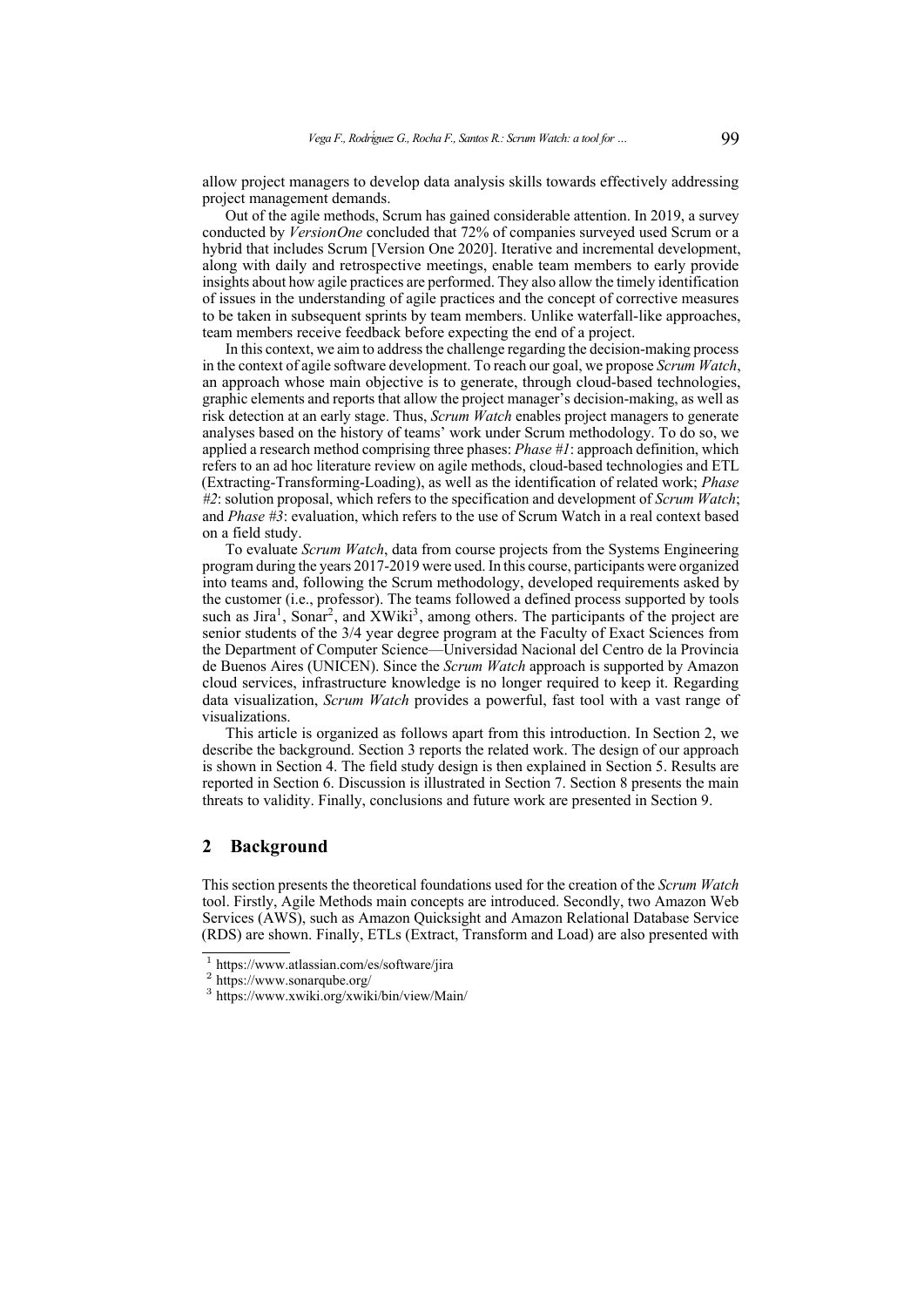their phases, processes and models to build them, as well as the data warehouse model to store their output.

### **2.1 Agile Methods**

The advent of the Agile Manifesto brought about improvements within the software development culture [\[Beck et al. 2001\]](#page-18-3). Essentially, the Manifesto outlines a new perspective on software development that focuses on mobility, flexibility, soft skills and the potential in a short time to deliver new high-value products and services to the market [\[Highsmith 2009\]](#page-18-4).

Scrum is an iterative and incremental approach that organizes tasks to make them manageable for small, self-organized and cross-functional teams, as well as allowing teams to systematize software development projects, encouraging good project management practices by fostering teamwork cooperation [\[Schwaber and Beedle 2002\]](#page-18-5).

The roles in Scrum are quite different from the traditional methods. Clearly defined roles and expectations allow individuals to perform their tasks efficiently. There are three roles: Product Owner, Development Team, and Scrum Master. The team members having these roles constitute the so-called Scrum team. The Product Owner represents the client and controls the Project Backlog, and is working closely with the Development Team to provide user story clarity and acceptance. Completing the user stories is the responsibility of the Development Team. The Scrum Master is responsible for initiating the process, assisting the Product Owner in preparing releases and assisting the success of the Development Team by eliminating impediments and making resources available.

### **2.2 Cloud-based technologies**

In this context of agile software development, it is important to have a support infrastructure to support decision making. Due to technological advances and the continuous growth of small and large companies, nowadays new models for the use of IT services are emerging. These models commonly called as cloud computing are defined as virtualized technologies that form a shared structure that allows adding the web-based feature to make it accessible and where the services that were generally found are installed on their own servers [\[Gibson et al. 2012\]](#page-18-6).

One of those cloud services is called software-as-a-service (SaaS). SaaS is the model in which applications are provisioned that are accessed through the web and that are used directly by end users without having to worry about or take care of scalability, configuration or service updates. This model is very popular also for its scalability, compatibility and easy access from anywhere in the world for users. *Scrum Watch* is built on two of this type of services, namely Amazon Quicksight and Amazon RDS (Amazon Relational Database Service).

AWS Quicksight is a service capable of automatically discovering the data sources of other AWS services and also working with user-imported data sources. Amazon QuickSight is used to create data visualizations, perform ad hoc analysis as well as obtain implicit and explicit information from the data connected to it. Amazon QuickSight enables organizations to scale from hundreds to thousands of users and offers reliable performance thanks to its robust in-memory engine (SPICE) and also only pay if used. It is designed to perform advanced calculations and make data available quickly.

Amazon RDS is a web service that facilitates the configuration, operation, and scaling of a relational database in the cloud. It provides a cost-effective, resizable capacity for a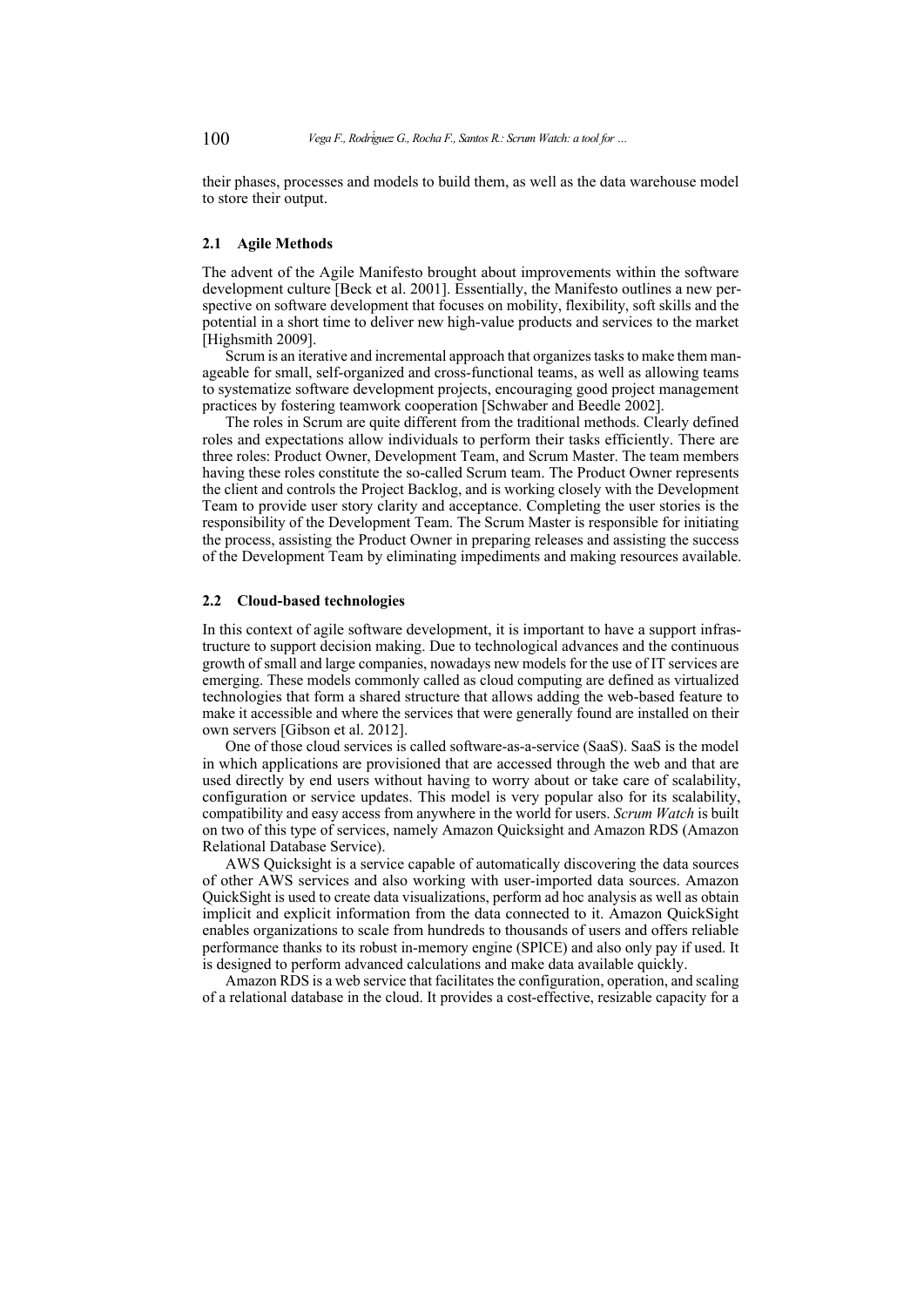standard relational database and handles common database administration tasks [\[Safvati](#page-18-7) [et al. 2017\]](#page-18-7). Amazon RDS provides access to the MySQL, Oracle and Microsoft SQL Server database engines, among others.

### **2.3 The Use of ETL**

According to El-Sappagh et al. [\[El-Sappagh et al. 2011\]](#page-18-8), an ETL (Extracting, Transforming, and Loading) is a piece of software responsible for the extraction of data from multiple data sources, as well as their cleaning, customization, reformatting, integration, and insertion loaded into some final database, e.g., in a data warehouse. As its acronym indicates, an ETL consists of three steps, Extraction, Transformation and data loading (Load). They are usually applied by organizations to migrate heterogeneous information from one or more data sources into a final system which can be used as a repository or for analytical purposes such as a data warehouse.

There are three main areas to develop an ETL: the source data area, the final data area, and the mapping to achieve this transformation. The source area has standard models such as entity and relationship diagrams, and the final area also has standard models such as the star or snowflake schema in a data warehouse schema. In the star schema, there is one or multiple fact tables in the center surrounded by a set of dimension tables. On the other hand, in the snowflake schema, there is a hierarchy between the dimension tables; each table is divided into different levels, which gives different levels of granularity.

Regarding the final data area, the design of the data warehouse is considered an important part in the development of the ETL, because its performance is the main concern for the developers. Such performance is based on the query execution time and the complexity to access the data. The execution time of the queries depends purely on the type of data warehouse design used [\[Sidi et al. 2016\]](#page-19-1).

On the other hand, we highlight the importance of introducing concepts of cloudbased technologies and ETLs, because they are crucial for the development and execution of *Scrum Watch*. The first step of *Scrum Watch* is the definition of the final data model, i.e., the main structure to obtain the information that assists the project manager in making decisions. The data model defines the mappings and transformations that will be later applied in the ETL process to convert the initial data into the final data. Once the data model has been defined, we seek to integrate different sources of information from other databases using ETLs. This process collects information from the Jira, XWiki, and Sonar databases to transform it according to the detailed business rules and store it in the target system. In this process, cloud-based technologies are used.

## **3 Related Work**

Project management is one of the fundamental elements in any software development process. For this reason, at present, there is a wide variety of tools that capture software metrics to measure the performance of the people who make up the work teams for achieving continuous improvement, thus maximizing the quality of the final product. As such, this section describes a set of studies that analyze information for the evaluation of team performance through the implementation of capstone courses applying agile methodologies for software development. Although the selected studies present proposals that were assessed with students, they aim to be applicable in the software industry and used by both agile teams and project managers.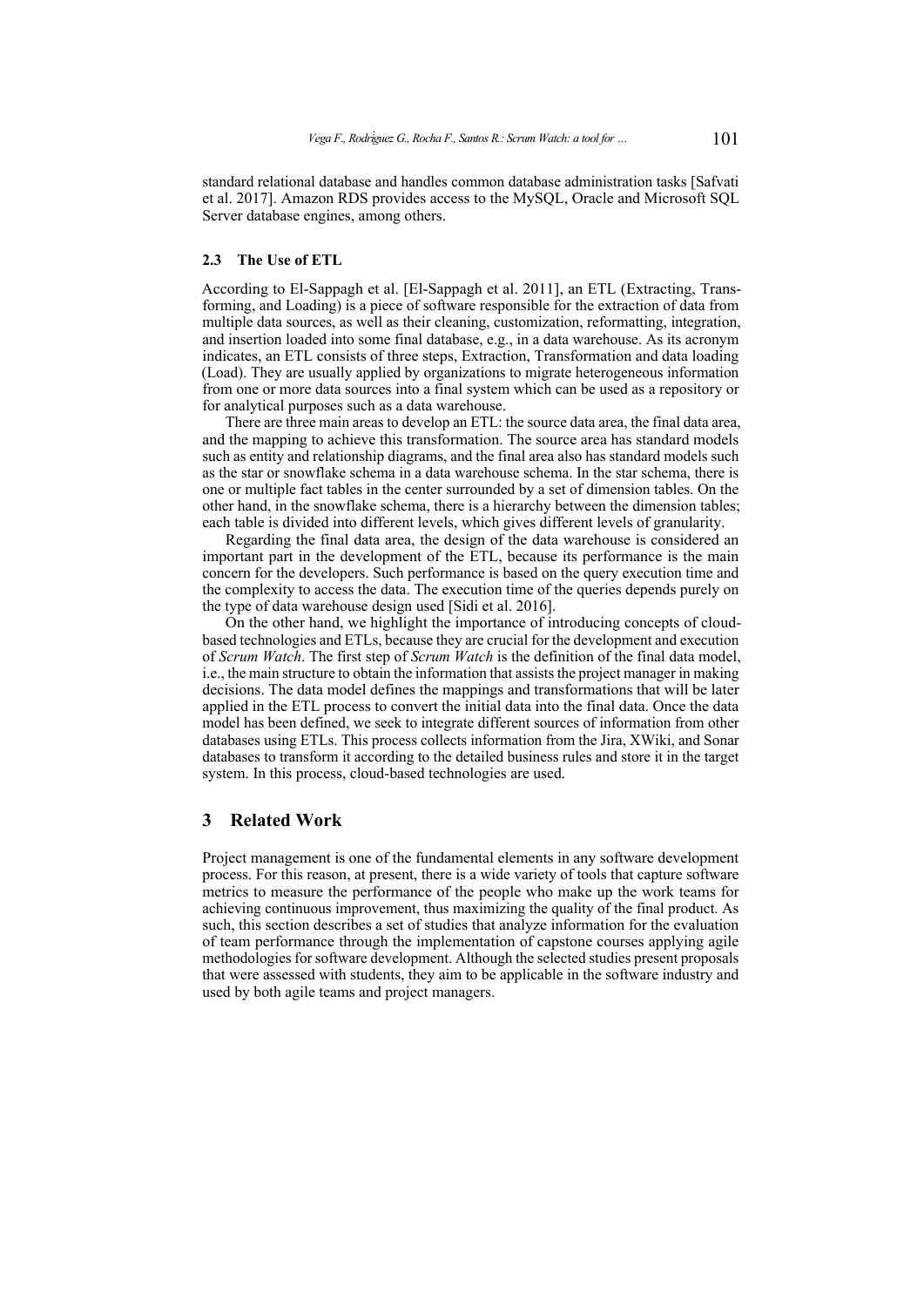In [\[Yildirim et al. 2019\]](#page-19-2), the authors have presented a proper agile project management performance measurement model for start-up software companies. To do so, the authors have reviewed all key performance indicators (KPIs) related to agile development. Then, using expert perspectives gathered through in-depth interviews, KPIs from the literature study and content analysis were reviewed and categorized. The data gathering mechanisms for seven strategic KPIs have been identified and designed. Finally, to maintain the agile development measurement paradigm, adjustments to processes and data gathering are recommended.

The authors in [\[Alaidaros et al. 2018\]](#page-17-0) explained the contemporary issues in the Agile Kanban method's progress monitoring task. As a result, the findings revealed how to meet the gap by creating a better software project monitoring task model using the Agile Kanban method. The authors first defined the components and factors that influence software project monitoring and then suggested an initial model. Extending progress monitoring, establishing optimal Work In Progress (WIP) limits, and showing essential workflow insights are the three primary components of the original model.

In [\[Scott et al. 2017\]](#page-18-9), the authors presented a metric based on the standard Burndown chart for quantifying individual variances in project progress. They have also presented preliminary findings using the metric in a specific training environment, demonstrating how learning-styles-based instruction can help students enhance their project progress.

Likewise, in [\[Firdaus et al. 2019\]](#page-18-10), the authors have introduced the issues of the system XYZ Mart as for the availability of items, specifically goods that are not categorized based on the intensity of their sales. Then, there was a need for a system to monitoring the flow of products movements during the transaction and reporting the results to the user. The authors used Scrum to create the XYZ Mart monitoring system to do so. Researchers employed metrics to evaluate the sprint's activities as it was being carried out. The system's results were evaluated from a User Acceptance Test and got a positive user reaction.

Along this line, the authors in [\[Haidabrus et al. 2021\]](#page-18-11) addressed a literature review that demonstrates how Data Science methodologies can improve project management and project success in several business situations. This study provides new chances to enhance project management evaluation and results for managers, industry, and delivery leaders. The proposed method provides more accurate project management, portfolio management, and agile development by incorporating best practices and project performance data. Furthermore, the outcomes may result in more efficient benefits for several internal and external stakeholders.

To the best of our knowledge, there is no mechanism for tracking and monitoring the performance of Scrum-based work teams, which generate a huge amount of data from tools to support software development processes.

## **4** *Scrum Watch*

This section introduce *Scrum Watch*, a tool that aims to assist project managers in monitoring project and process performance of Scrum teams by leveraging cloud-based technologies and visualization techniques. With *Scrum Watch*, project managers can check the product's progress by visualizing information from tools for code versioning. On the other hand, project managers can also check the team members' performance and process execution by visualizing information from tools for assets' maintenance and issue tracking. With such information, a project manager might mitigate risks, anticipate project delays, manage resources, and re-organize teams.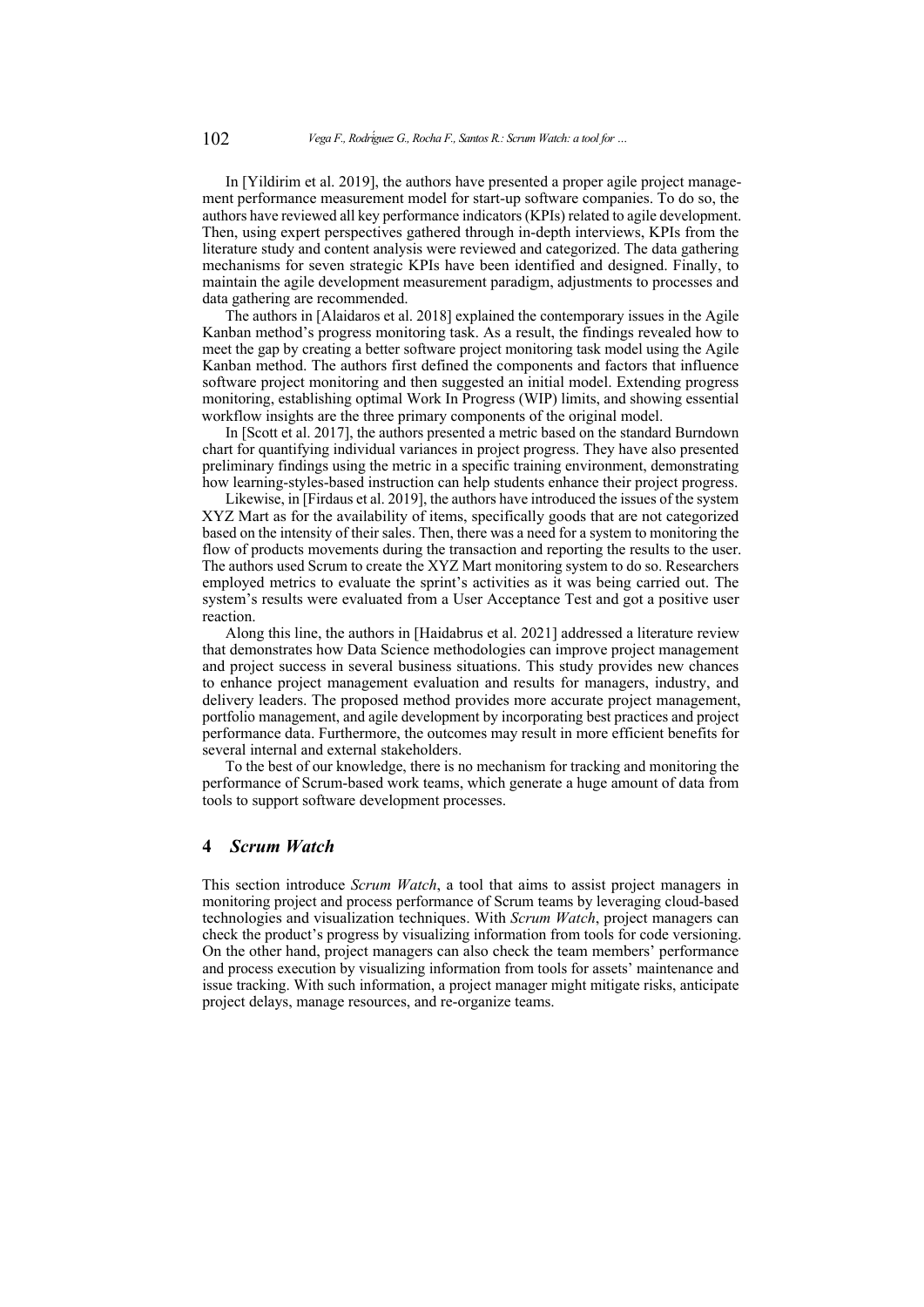**General Goal**: to address the challenge of the decision-making process in the context of agile software development. On the basis of the general goal, the following specific goals (SGs) are formulated:

**SG1:** To allow project managers to visualize teams performance.

**SG2:** To allow project managers to visualize teammates performance.

**SG3:** To allow project managers to visualize sprint performance.

**SG4:** To allow project managers to visualize source code quality.

To develop *Scrum Watch*, we followed a methodology that details all the procedures and provides quantitative results. An ETL was the best strategy to obtain only the data of interest to project managers and a data warehouse was the best strategy to centralize it. The challenge in a data warehouse is to integrate, transform and consolidate large volumes of data from multiple sources, thus providing new unified information for analytical purposes.

*Scrum Watch* is divided into three important steps:

- 1. Definition of the final data model;
- 2. Retrieval and transformation of information through an ETL process;
- 3. Analysis and visualization of information;

<span id="page-5-0"></span>

*Figure 1: Overview of Scrum Watch.*

Figure [1](#page-5-0) illustrates the general *Scrum Watch* process. Through an ETL, information from three relationship databases is extracted: Jira, XWiki, and Sonar. After that, the data obtained is loaded into a staging area where the transformations defined by the ETL will be applied. Once the data has been transformed, the loading process is carried out to the final data warehouse (star schema). Both the staging area and *Scrum Watch* data warehouses use Amazon RDS. Finally, based on Amazon's visualization service, AWS Quicksight, data analysis, and reporting are enabled to facilitate the manager in making decisions and monitoring Scrum work teams.

For the *Scrum Watch* generation, an ETL was developed. On the one hand, it works on the source code metrics (Sonar tool); on the other hand, it works on the performance of team members based on their interaction with Jira and XWiki tools. Although there is no relationship between source code and teammate in the Sonar data source, it was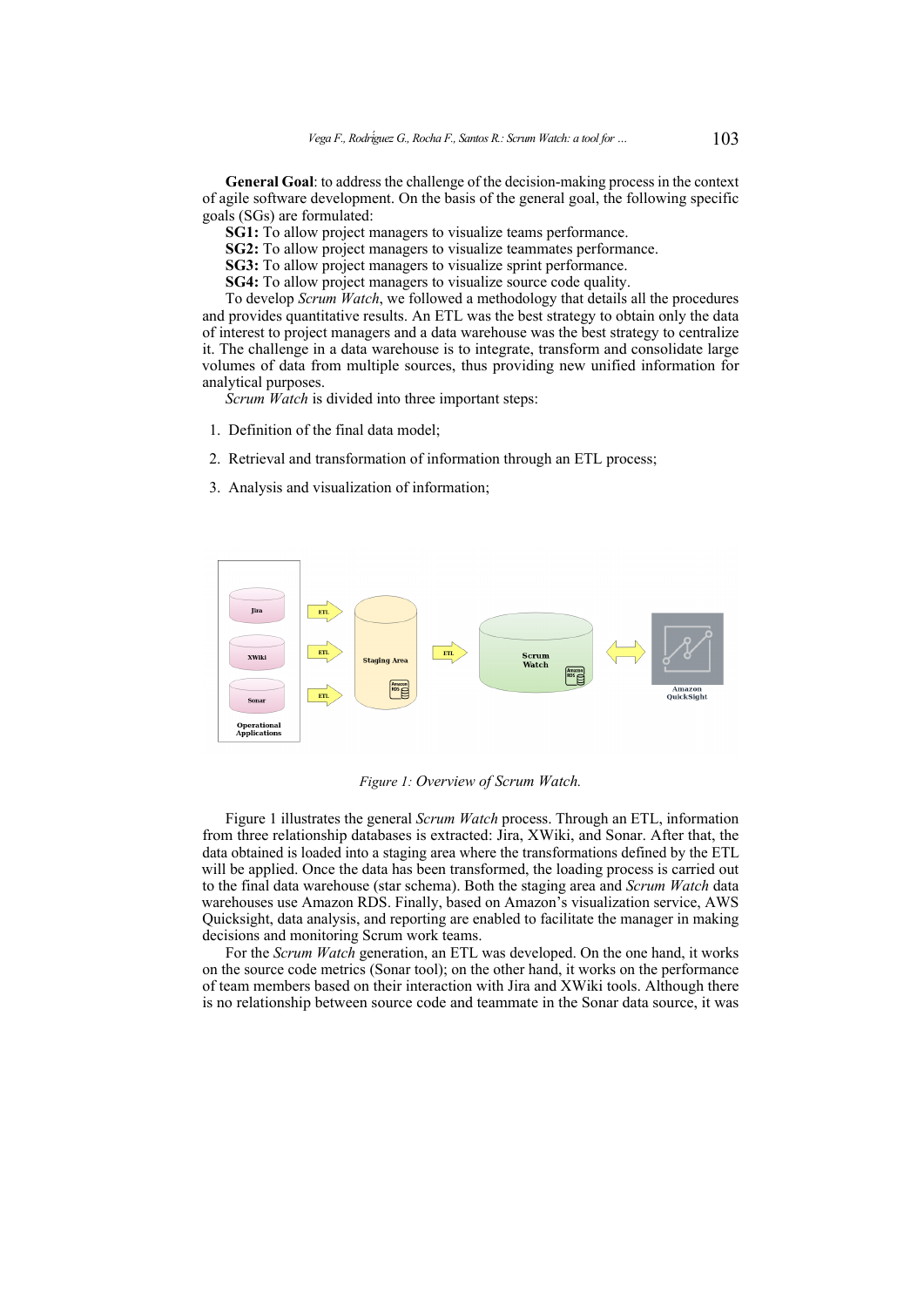included in the same way in order to give the project manager a chance to infer it at the data visualization stage.

Each ETL is developed and designed according to business needs and according to the objectives it pursues. For the implementation of ETL that led to the creation of *Scrum Watch*, a set of technical decisions were analyzed and they will be detailed throughout this section. Each decision was made from searching for the implementation that best suits its goals: assist the project manager in monitoring the performance of work teams under the Scrum methodology; and detect risks in early stages.

To support the process for creating an ETL, there are three different types of models to follow: "Model based on mapping expressions", "Model using conceptual constructors", and "Models based on UML environments" [\[El-Sappagh et al. 2011\]](#page-18-8).

In our approach, the selected model was "Model based on mapping expressions". In this model, queries to the database are used to carry out the data generation process. These queries are used to represent the mapping between the initial and final data. For the implementation of the mapping, mapping expressions are used, which are documents that indicate how to achieve it. These documents are made during the implementation of the system by a developer based on the needs of the project manager. In the following subsections, the process followed to implement an ETL is explained in details.

#### **4.1 Data Extraction (E)**

The ETL extraction process consists of 2 phases:

- **–** Initial extraction;
- **–** Incremental extraction.

In the initial extraction, the data to be transformed and loaded is obtained for the first time. Incremental extraction is where the ETL processes take care of adding the modified information after the last extraction. Since our implementation is tied to static databases, only the first phase of the process will be carried out. However, the approach was implemented with both phases in mind.

In our approach, the data extraction is generated from three relational databases: Jira, Sonar and Xwiki, which are hosted on Amazon's RDS service. The Jira database provides information on the tasks the team member was working on in a given Sprint. For Jira, we extracted the following fields, among others:

- **–** jiraissue: It contains data from the story such as id, name, creation date, description, the person who reported it, to whom it was assigned, workflow to which it belongs, time spent on it etc.;
- **–** issuetype: It contains information regarding the type of the issue. The possible types are Bug, Requirement, New Feature, Task, Improvement, Sub-task, Story, Epic, and Technical Task;
- **–** issuestatus: It contains information related to the possible status of an issue. Possible values are Open, To Do, Done, Ready for code review, In Progress, Reopened, Resolved, and Closed.

Xwiki provides information on the documents generated in a given period. Regarding xWiki, we extracted the following fields, among others: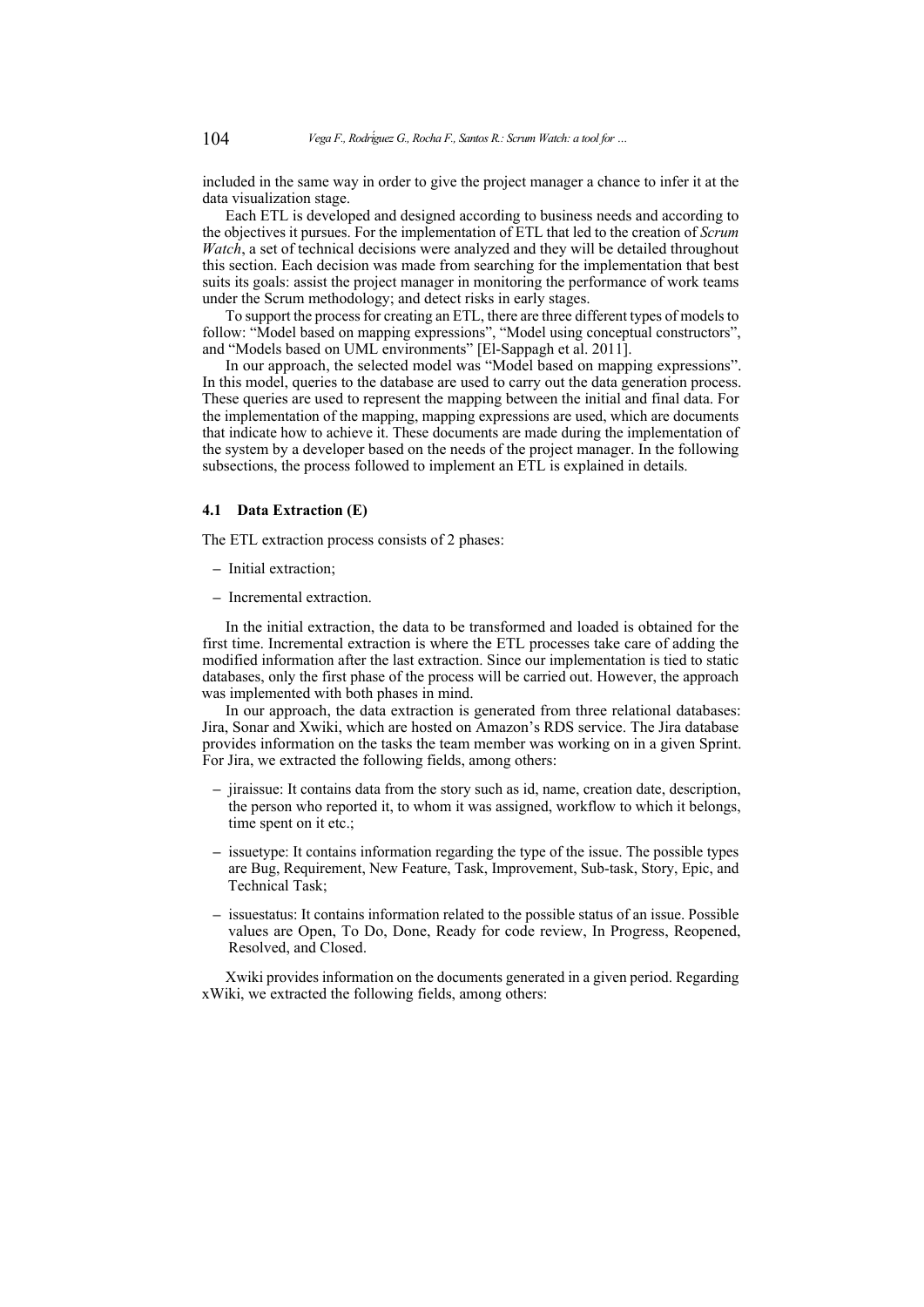- **–** xwikidoc: It lists the document data such as id, full name, title, creation date, and auto-update and creator;
- **–** xwikiattachment: It lists the files attached to the associated document. The author, the creation date, and its size are also listed in the table.

Finally, Sonar has information on the metrics of the developed source code. From Sonar, we extracted the following fields, among others:

- **–** rule: It contains information associated with the rule such as id, name, priority, status and programming language;
- **–** incident: It lists the incidents with their respective data such as id, description, line number where it was originated, severity, status, if it was resolved or not, and a rule that gave rise to it;
- **–** metrics: It lists the metrics that are evaluated on each snapshot.

For data extraction, dumps from the different databases were used and loaded into a temporary staging environment, in which the necessary transformations will later be carried out to convert the input data into the output data of the new data warehouse model. Although the execution can be done on the fly, or as it is commonly said 'in memory' in most ETLs, the benefits of adding a new staging area that brings improvements and benefits to the process were analyzed. A staging area is a temporary storage area between the input data and the data warehouse. The inclusion of this area requires an additional cost of resources, development times and duration of the ETL itself. However, this area is a fundamental and widely used area to allow optimal management of the ETL processes and optimal data recovery.

Although the staging area offers high flexibility regarding the data extraction process, it reduces the negative impact on the re-processing of data and reduces the processing time when there are joins with more than two data sources. However, the staging area increases the necessary data space and the total latency of the ETL.

#### **4.2 Data Transformation (T)**

The second step of an ETL is the transformation stage. This step is considered the heart of all ETL and is responsible for performing data cleansing, validations and transformations so that the extracted data is compatible with that of the target system.

The goal of transformations, such as cleaning and renaming, is to reduce the amount of data by saving resources and reducing the execution time in transformations that generate data that will later be discarded. For example, Figure [2](#page-8-0) shows the "rename" transformation performed between columns of the snapshot table (Sonar source schema) and columns of the final schema (Sonar target schema).

Regarding xWiki, Figure [3](#page-8-1) shows the data filtering transformation performed on the three data sources from xWiki. Only the documents generated in the selected period (August-December 2015) are suitable for the subsequent transformations to be applied.

Finally, for Jira, transformations 2 and 3 in Figure [4](#page-9-0) convert the time fields rendered in seconds to the YYYY-MM-DD format. For transformation 6, a conditional mapping is performed to evaluate the data in the DUEDATE and RESOLUTIONDATE columns. For the cases in which the RESOLUTIONDATE is greater than the DUEDATE, it assigns the value 'In Term'; otherwise, 'Delay'. In this way, there is a new column that indicates whether the issue was completed on time or not.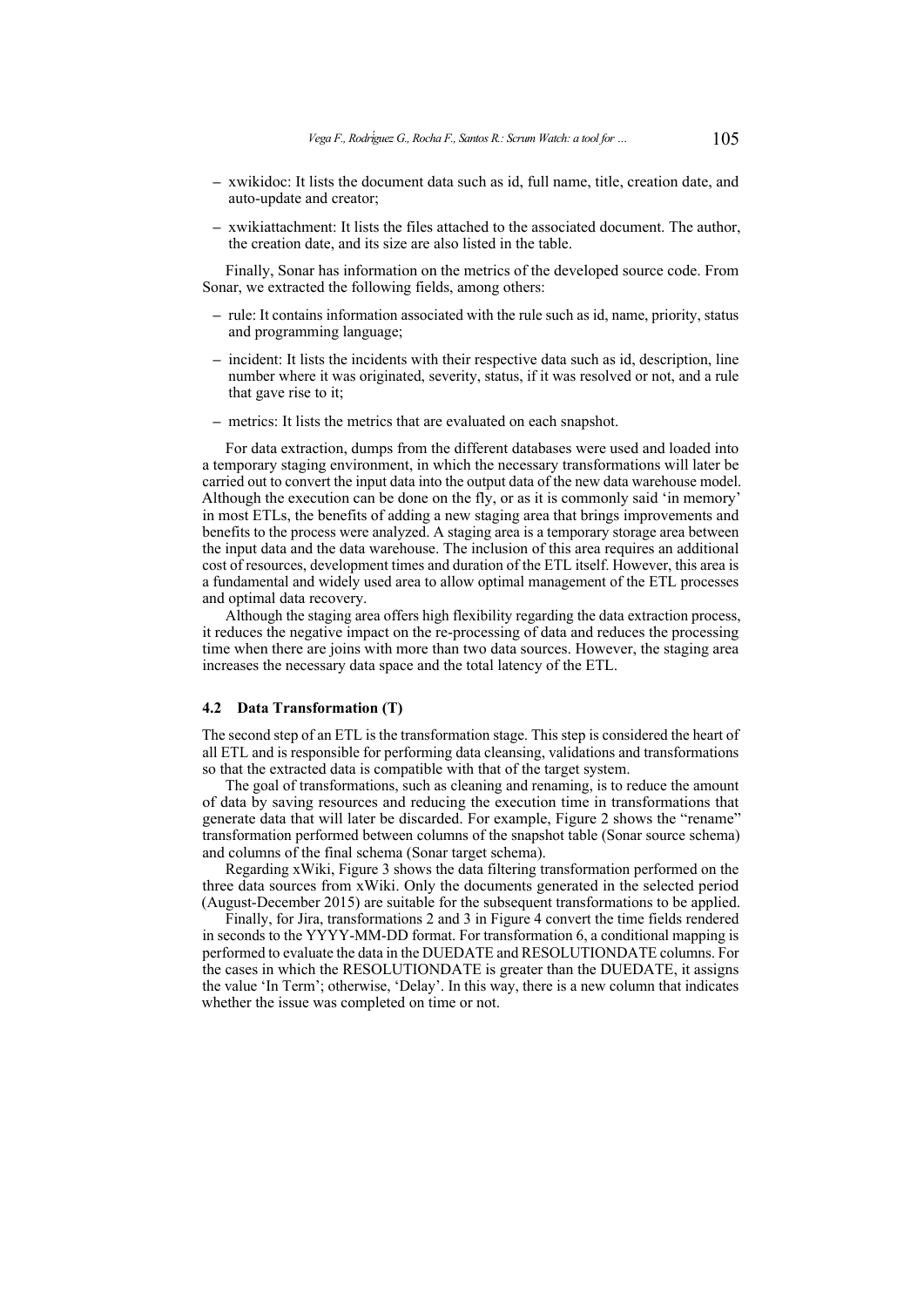<span id="page-8-0"></span>

| sonar.snapshot |        | scrumwatch.snapshot |
|----------------|--------|---------------------|
|                |        | sonar snapshot id   |
| project id     | Rename | sonar project id    |
| created at     |        | snapshot created    |

## *Figure 2: Example of a rename transformation.*

<span id="page-8-1"></span>

*Figure 3: Example of a rename transformation in xWiki.*

## **4.3 Data Loading (L)**

The third and final stage of an ETL is represented by uploading the data to the final system. In our approach, the load occurs from the staging area to the final data warehouse. The load is total, i.e., the entire data set is loaded in the first load. Given the advantages offered by cloud services, both the final data warehouse and the staging area of the ETL were hosted in database instances of Amazon's RDS service. The data warehouse was represented with the creation of a new MySQL database instance with the following characteristics:

- **–** Name: *Scrum Watch*
- **–** Version: My SQL 5.7.22
- **–** Instance size: db.t2.micro, 1GB of RAM
- **–** Capacity: 20 GB
- **–** Port: 3306
- **–** Public access: Yes
- **–** Autoscalling: Yes
- **–** Backups: Yes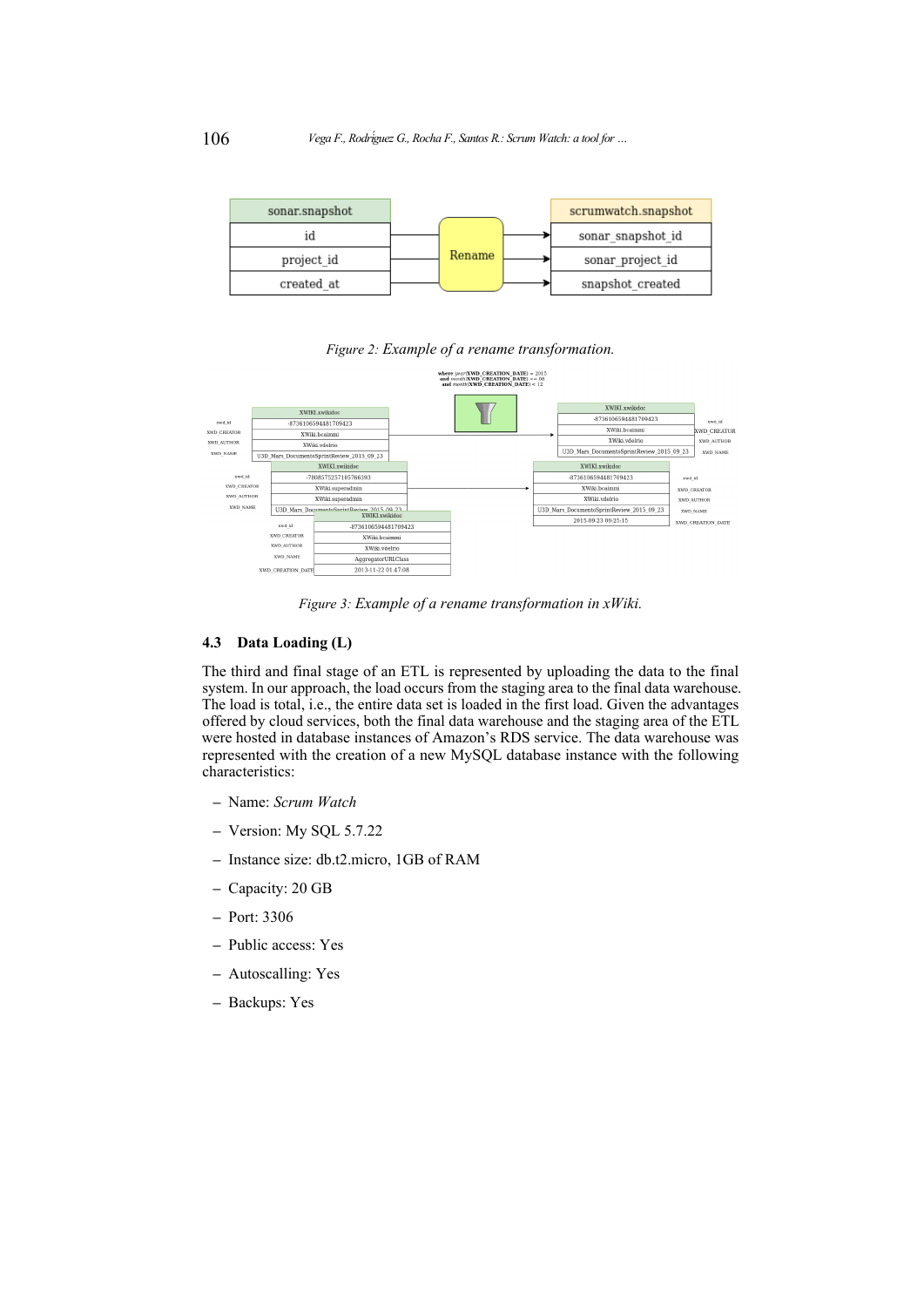<span id="page-9-0"></span>

*Figure 4: Example of a rename transformation in Jira.*

From the aforementioned examples, we present three AWS Quicksight SQL queries to satisfy a project manager's requirement, and the results are displayed in a dashboard. We based on the data warehouse star schema with both dimension and fact tables. The following SQL query gives as a result the dashboard displayed in Figure [5.](#page-10-0) The requirement consists of obtaining documents created in xWiki grouped by Scrum teams.

```
s e l e c t T. name, count (D. doc id) from
Document D inner join Documentation Fact DF on
D. doc id = DF = doc id
inner join Teammate T on T . name=DF . teammate
group by T . name;
```
For Jira, the following SQL query gives as a result the dashboard displayed in Figure [6.](#page-10-1) The requirement consists of obtaining Jira issues closed grouped by Scrum teams.

```
select T.name, count (JI.type_name) from
Jira_Issue JI inner join
Jira Fact JF on JI issue id=JF issue id
inner join Teammate T on T. name=JF. teammate
group by T . name;
```
Considering Sonar, the following SQL query gives as a result the dashboard displayed in Figure [7.](#page-11-0) The requirement consists of obtaining all code incidents along the project.

```
select I incident severity, count (I incident id) from
Incident I
group by I. incident severity;
```
## **5 Field Study**

To evaluate the approach, data from a Systems Engineering course of the Systems Engineering BSc program at the Faculty of Exact Sciences from the Department of Computer Science—Universidad Nacional del Centro de la Provincia de Buenos Aires (UNICEN) during the years 2017-2019 were used, comprising a total of 3 academic semesters. In this course, students were organized into teams and developed requirements requested by the customer (i.e., the first professor), applying the Scrum methodology.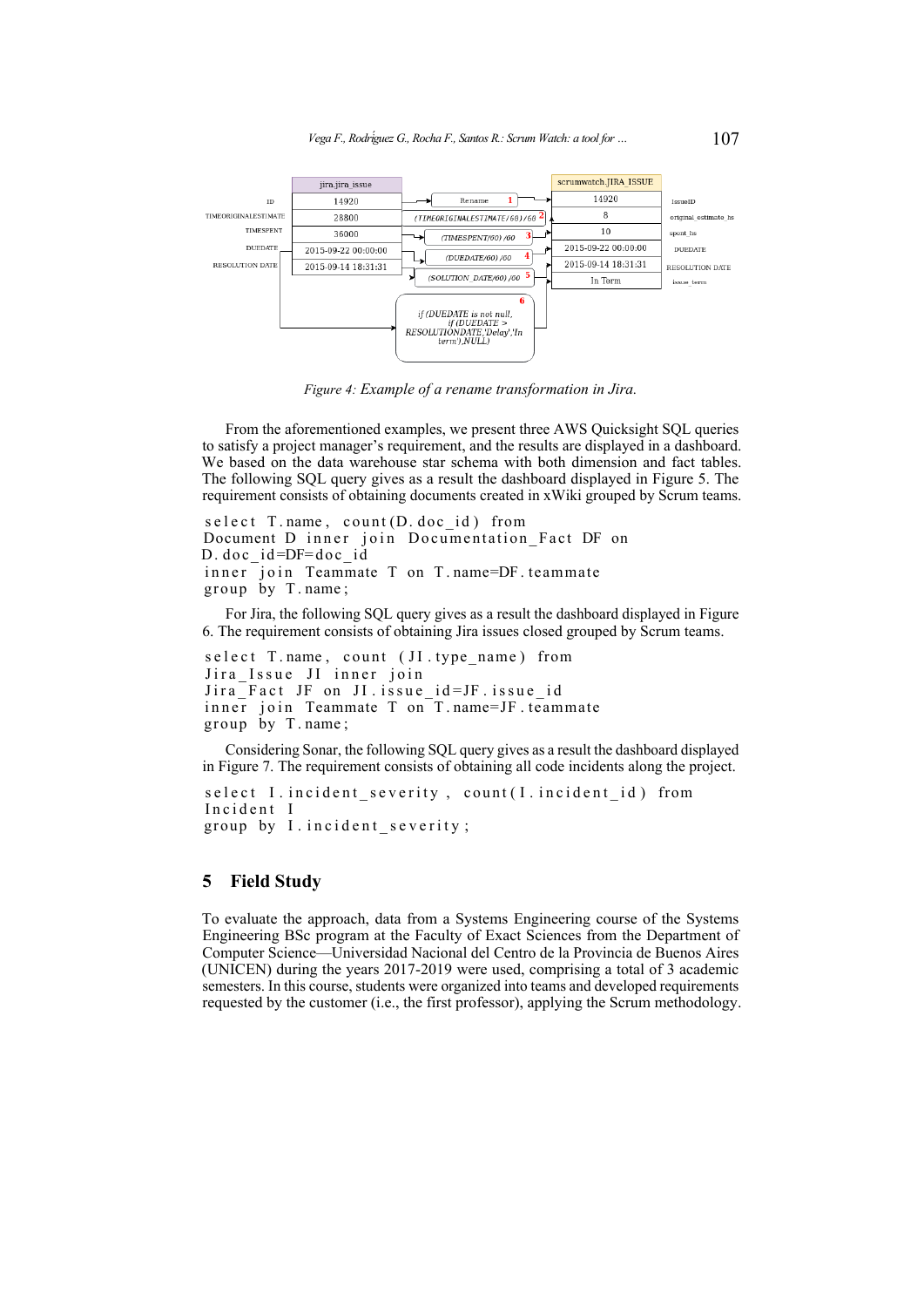<span id="page-10-0"></span>

*Figure 5: Dashboard showing the created xWiki documents grouped by teams.*

<span id="page-10-1"></span>

*Figure 6: Dashboard showing the closed Jira issues grouped by teams.*

A total of 235 students participated in this study (71 in the first semester, 78 in the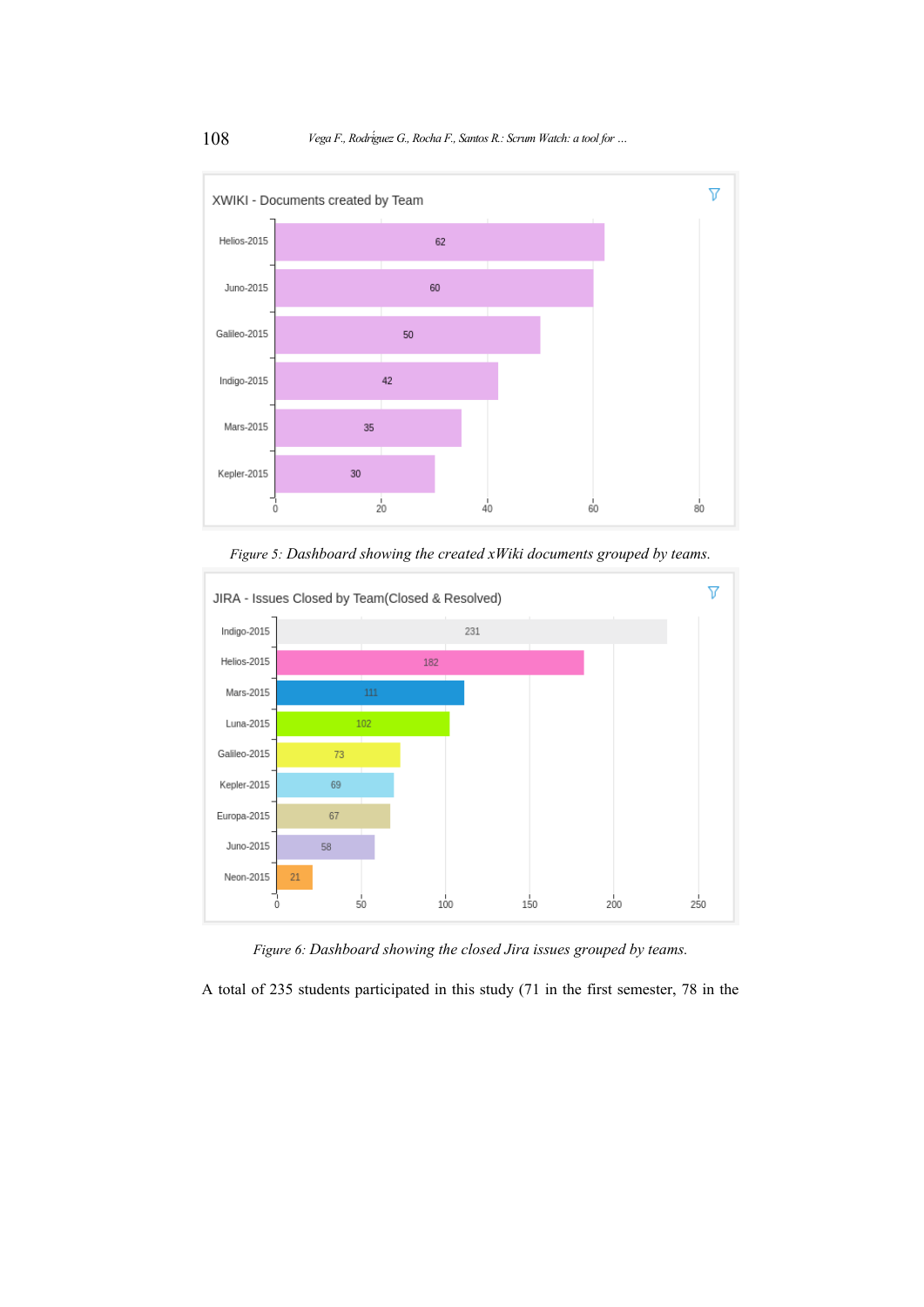<span id="page-11-0"></span>

*Figure 7: Dashboard showing numbers of Sonar incidents in the project.*

second semester, and 86 in the third semester), organized into 30 teams composed by 6-8 members each. The Product Owner (i.e, the second professor) assigned software requirements to each team so that they should carry out a course project during the 3 semesters. The students participating in the study were in their last year of the Systems Engineering course.

The project topic of the course was the same for the three semesters. However, in each semester, the teams had to work on different requirements. In other words, in the first semester (2017), students built a software system following a set of requirements A. Then, in the second semester (2018), students received the software developed in 2017 and added other features by following a set of requirements B. Finally, in the third semester (2019), the students received the software developed in 2018 and added other new features by following a set of requirements C. The sets A, B, and C were different.

The development environment of the teams consisted of three important tools: Jira, Sonar, and XWiki. For the development of *Scrum Watch*, the data extraction is generated from three relational databases of the recently named tools, which are hosted on Amazon RDS services. The course project consisted of designing a virtual campus using the Unity game engine built as architecture with multi-tiered client-server. The virtual campus allows users to access the university facilities, play themed games, and attend virtual classes, using networking channels for chat, e-mail, and website.

### **6 Results**

Four dashboards were created in order to assess our specific goals: *Team Performance*, *Teammate Performance*, *Sprint Performance*, and *Source Code Performance*. Throughout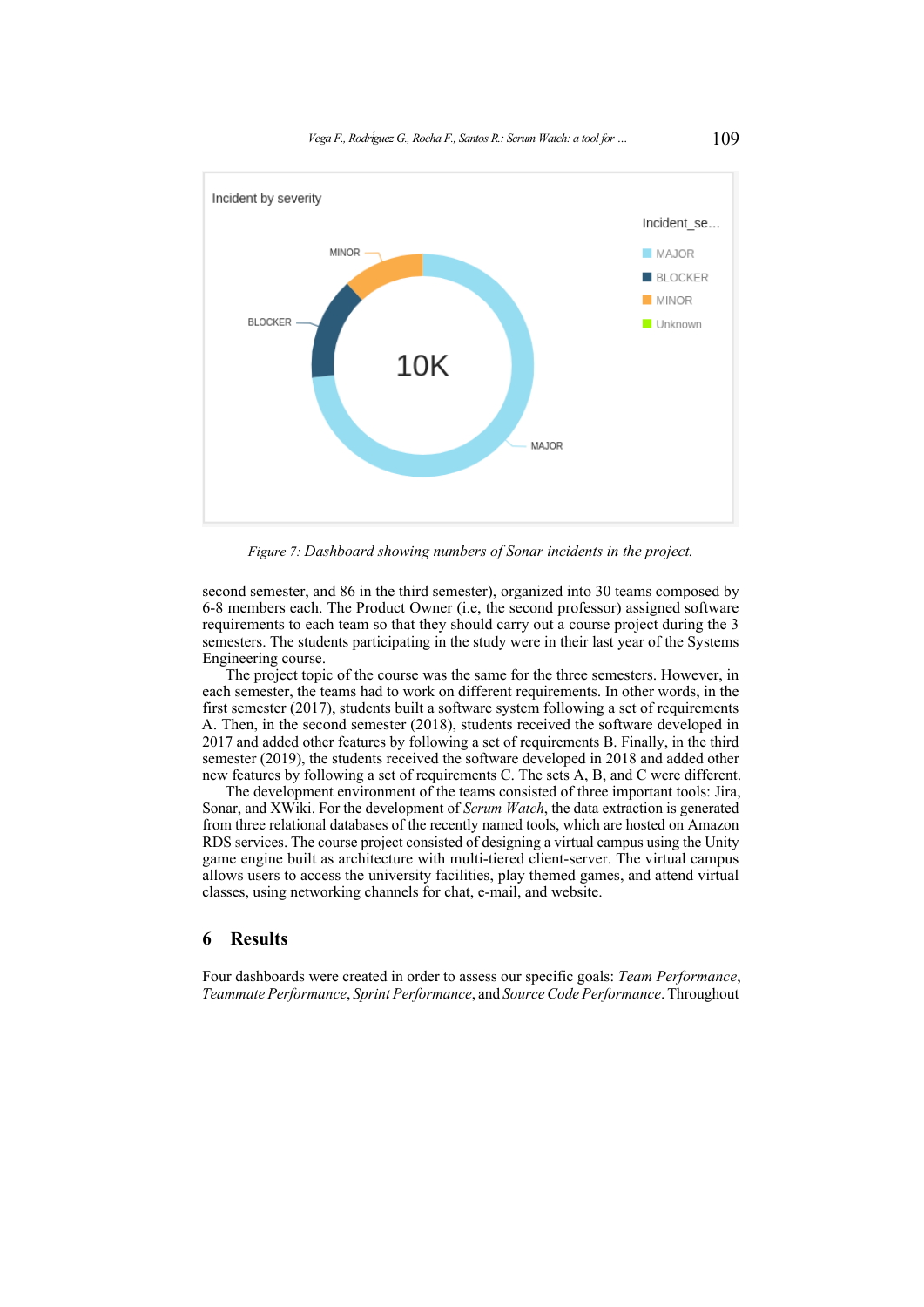this section, the most important metrics of each dashboard are displayed along with a brief description of the graphs to represent them. The metrics displayed are those obtained as a result of the survey<sup>[4](#page-19-0)</sup> conducted with 10 project managers.

## **6.1 Team Performance (SG1)**

The objective of this dashboard is to show metrics at a macro level, in which only the performance of the entire team is evaluated. For this reason, the filters provided are only at the equipment level.

<span id="page-12-0"></span>

*Figure 8: Team Dashboard - Issue status by sprint.*

An important finding that arose through the study was the existence (or not) of a relationship between the priority or type of tasks and their resolution. Are the highest priority tasks always solved? What kinds of tasks are never solved? Is there a reason for it? In order to try to obtain a trend or detect atypical cases, thermal or heat maps were used since they allow easy detection with the use of color. Figure [8](#page-12-0) depicts a heatmap on a blue scale. The heatmap shows cells containing the number of tasks in a sprint classified into priority and status of resolution. The browner blue, the more issues are

<sup>4</sup> shorturl.at/qwzAN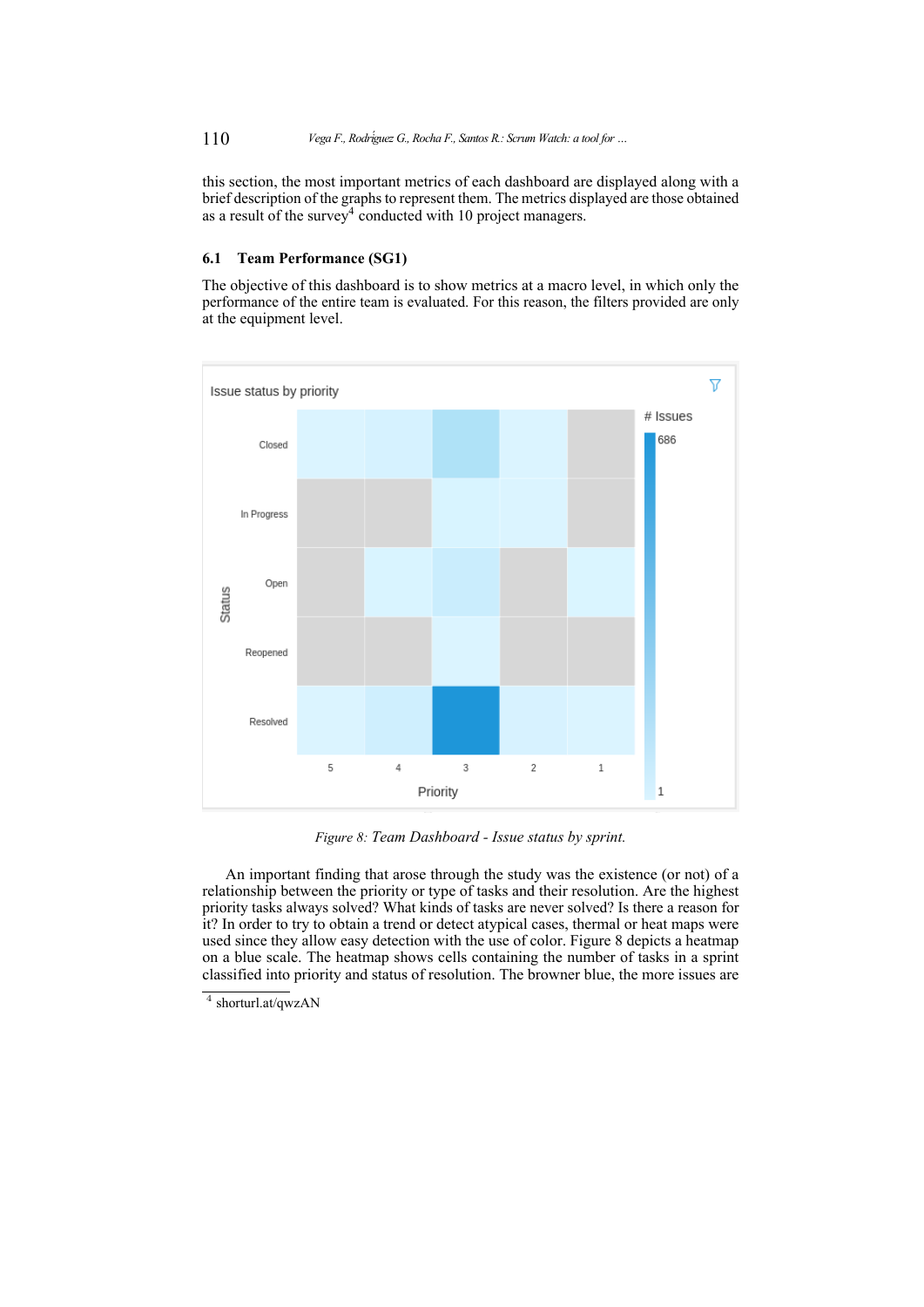in the cell. Remarkably, the heatmap shows that a considerable number of tasks (i.e., issues) with median priority 3 (high=1, ... ,low=5) were resolved during the sprint.

#### **6.2 Teammate Performance (SG2)**

In this dashboard category, several graphs are used to assist the project manager in monitoring the performance of the members of their teams. The evaluation and follow-up of a teammate's performance is measured from the tour issues in which he/she was working and from the documentation generated/updated throughout the sprint in which he/she is evaluated.

The possible statuses of a Jira issue are "Open", "Closed", "Reopened", "Resolved" and "In progress". In order to obtain a comparison of the status of all the tasks of a member, it was decided to make a pie chart to shows such division not only in quantities. but also in percentage. With this simple graph, the manager can detect the tendency to close, open, and reopen tasks. A teammate with a high percentage of "Reopened" issues may indicate a low quality of him/her performance since the tasks that were closed at him/her discretion had to be reopened for some reason.

As an example in Figure [9,](#page-14-0) the metric "Invalid configuration name" refers to the number of documents that a teammate created without following the nomenclature standard defined for the documentation. A KPI (key performance indicator) chart was used to represent it, as these charts compare a key value and an expected target value. In this case, the target value would be the number of documents generated and the key value, the number of documents that do not follow the renaming standard. This graph indicates that this team member did not follow the nomenclature standard in almost 62% of the cases, which could be a wake-up call for the manager to assist the teammate or advise them on such good practices.

### **6.3 Sprint Performance (SG3)**

This dashboard could be considered an intermediate between the Teammate dashboard and the Team dashboard. It offered an intermediate granularity since it allows to see the performance of teams at the sprint level. The objective is to show the improvement of the teams throughout the sprints. As an example of this dashboard, all teams are selected in order to evaluate the overall performance. Logically, it could be done for a particular team.

Figure [10](#page-15-0) shows the quantitative metric that represents the number of documents generated by each sprint. As observed, the activity between sprints 2 and 3 has a noticeable difference in comparison to the sprints at the extremes.

#### **6.4 Source Code Performance (SG4)**

This dashboard shows metrics obtained from the source code developed by the different work teams. These metrics were extracted from the Sonar tool data source. In an ideal scenario, an attempt would be made to associate the source code with the developer that implements it. However, given the absence of such relationship, only the metrics obtained in the selected period are displayed.

The objective of tools such as Sonar is to make periodic snapshots of the source code to find incidents or issues that violate the rules defined as good practices. The aim is nothing more than to get the most optimal code without possible errors. For this reason,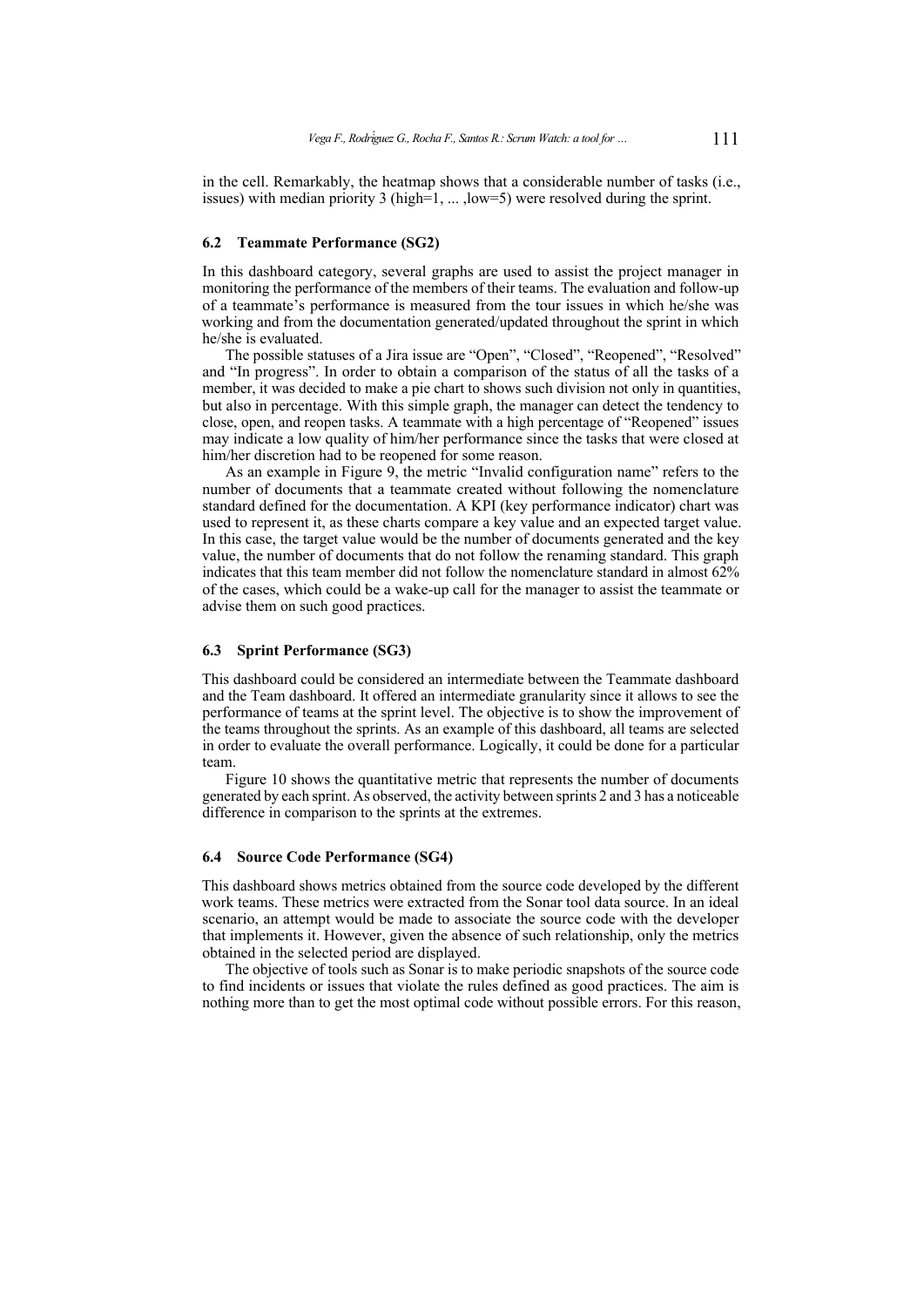<span id="page-14-0"></span>

*Figure 9: Teammate Dashboard - Issues General Metrics.*

the monitoring of incidents is crucial for the project manager. As such, charts were included in the dashboard and function as counters that show the identified incidents as well as how many were closed or not.

Figure [11](#page-15-1) shows some metrics concerning the incidents found in a given team and in a given sprint. These metrics were collected from Jira and Sonar. The metrics show the number of code lines generated, the number of files, the number of methods, the number of directories, the cyclomatic complexity of methods, and the lines of comments of methods, among others. This dashboard could be crucial for decisions made by a project manager regarding teams' monitoring and control.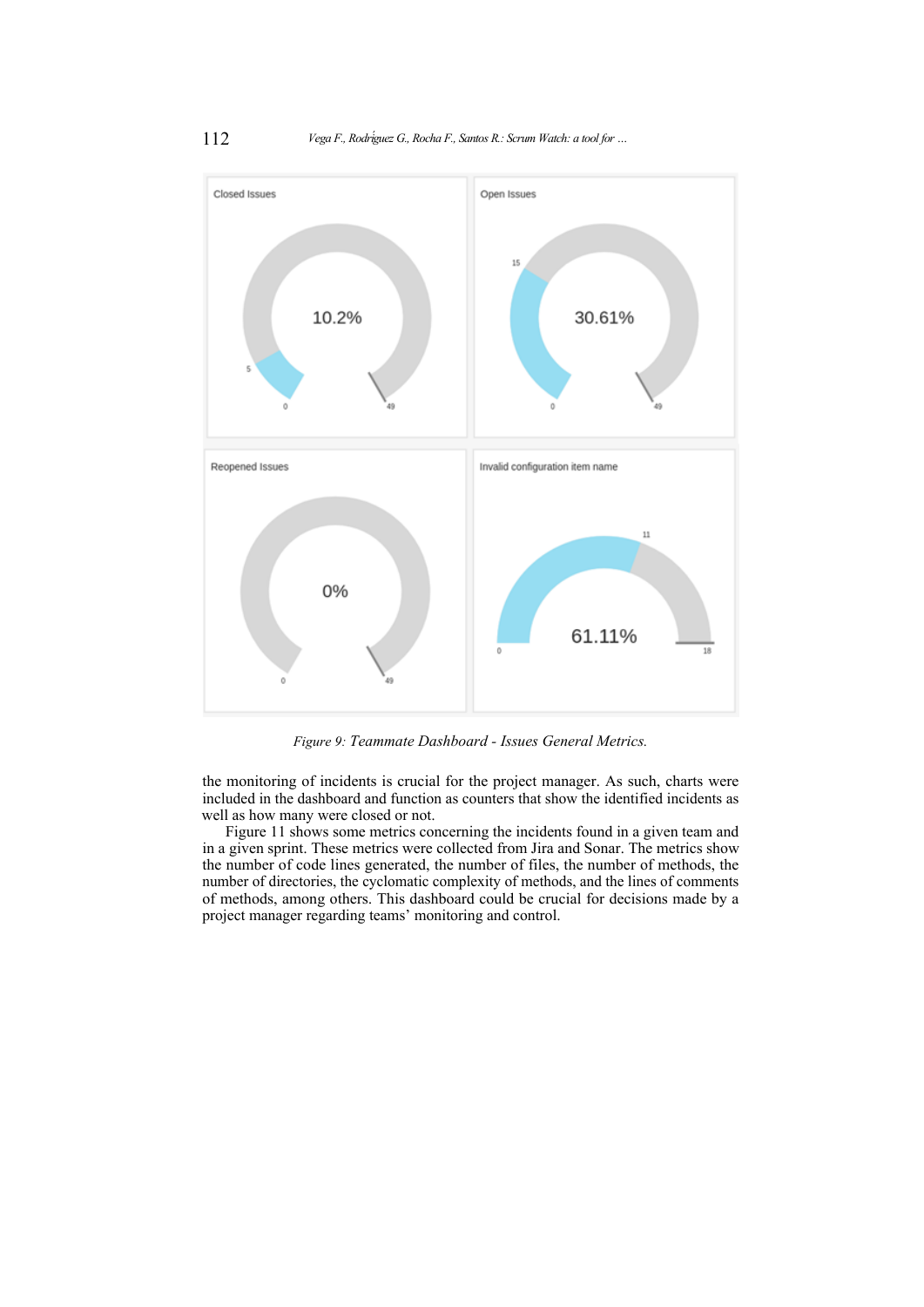<span id="page-15-0"></span>

*Figure 10: Sprint performance Dashboard - Documentation by Activity by Sprint.*

<span id="page-15-1"></span>

*Figure 11: Source code Dashboard - General Metrics.*

## **7 Discussion**

We found that speed, variety of visualization metrics, data integrity, ease of defining queries to obtain new information, and scalability are some advantages that the *Scrum Watch* approach provides. Our approach uses a data warehouse designed with a star schema as a consolidated data repository. This was chosen because it offers easy maintenance when business logic is dynamic due to the simplicity of its design. We can summarize some benefits of using *Scrum Watch*:

1. there is no limit of team members,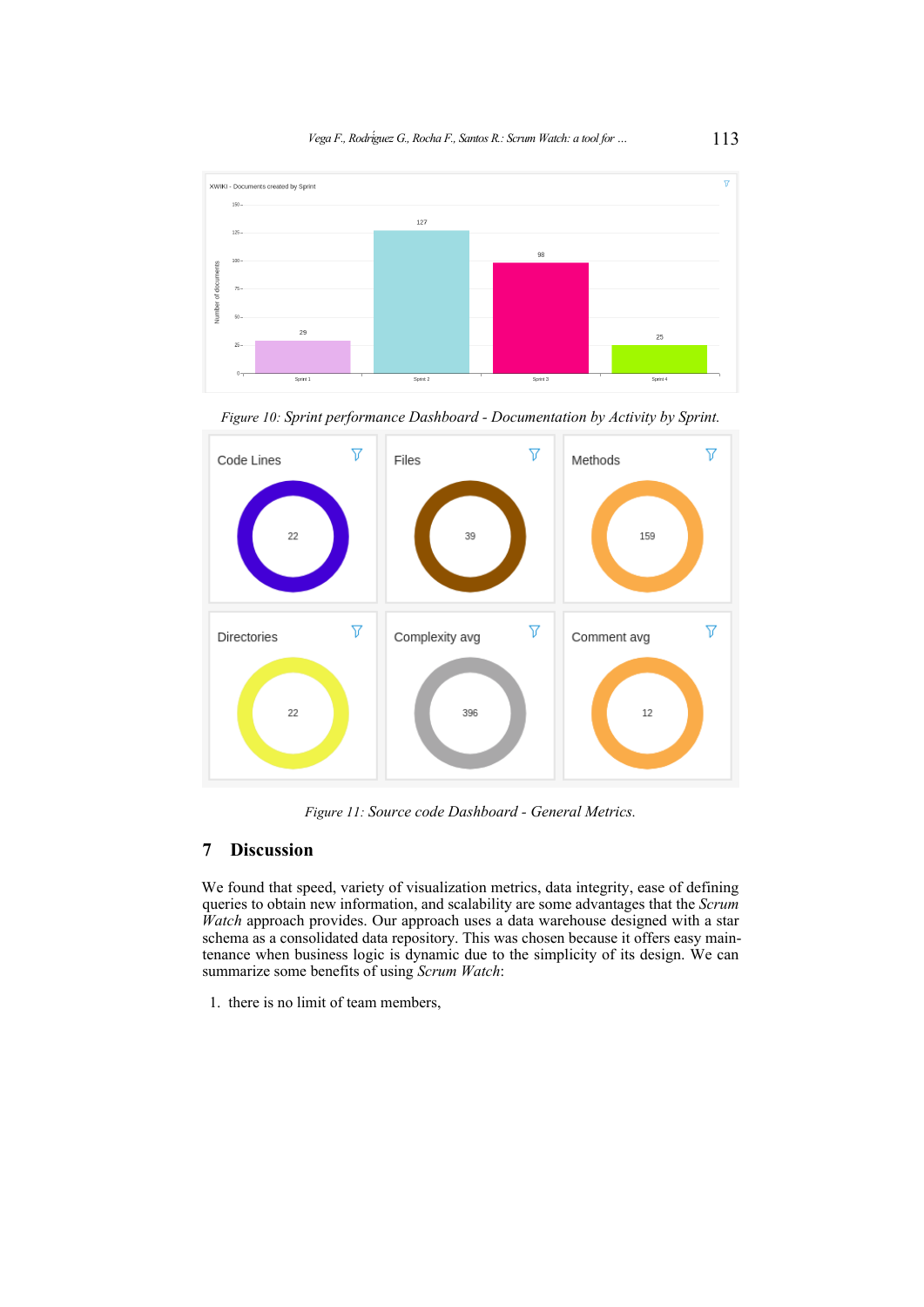- 2. project managers might add new metrics to visualize easily,
- 3. a huge volume of data could be processed and visualized,
- 4. team members are always aware of the process and project status.

Another benefit of *Scrum Watch* comes from the denormalized table schema, which offers a noticeable speed when it comes to executing data queries. From the perspective of an end-user, the queries to obtain new data are simple since the information is easily retrieved from some conditions and joins operations. Another advantage is that the data generated can serve multiple purposes, even though the data warehouse was designed to assist a manager in making decisions to evaluate the performance of work teams. It is worth noting that the visualizations presented in this article are only a reduced sample of the graphics available in *Scrum Watch*.

Thus, we can state that *Scrum Watch* has reached the proposed objectives, allowing decision-makers to have information fast, monitoring the team in real-time, reducing risks, and allowing several analyses by managers. We believe that the above findings have practical implications to project managers. Given the need for progress monitoring, it was possible to observe that *Scrum Watch* allows project managers to monitor project status in real time, as well as the team's history, providing a more assertive decision making regarding the teams. Moreover, our approach might provide project managers with special skills to effectively satisfy the analysis of such data.

To sum up, some issues should be tackled before using *Scrum Watch*. Firstly, project managers should consider that tools for code versioning, assets maintenance, and issue tracking are available and correctly used. Secondly, *Scrum Watch* should be set up and connected with those tools. Finally, project managers should receive some training regarding Scrum and software metrics, and then guidance on the use of *Scrum Watch*.

## **8 Threats to Validity**

Despite a careful execution of the field study, there are threats that might compromise the results. Regarding construct validity, we found a significant absence of information in the input data sources. For example, the Sonar data source did not show any way of relating a developer to the code analyzed by the tool, even storing a diversified amount of information. In an ideal context, it would have been very useful the inclusion of the performance analysis of a teammate, the amount of code that it generated, and its quality.

Regarding internal validity, the results obtained might be biased. Although most data sources were able to relate the teammate to their documentation and tasks they worked on, there was also an important lack of data, e.g., when relating a Jira project to its repository in Git, since the most of the tables were empty.

When it comes to external validity, as Amazon's free tier services were used. However, some functional ones such as sending reports via email could not be added. The same happens with the functionality that QuickSight provides on machine learning. Secondly, the current development of our approach fails to include metrics regarding the mood of a team or the degree of satisfaction of a teammate. It would have been important to have that information and make it available in an additional dashboard. Finally, to generalize the findings, *Scrum Watch* seems to apply to other studies if both project managers receive training in Scrum, and tools to support software development provide accessible data sources.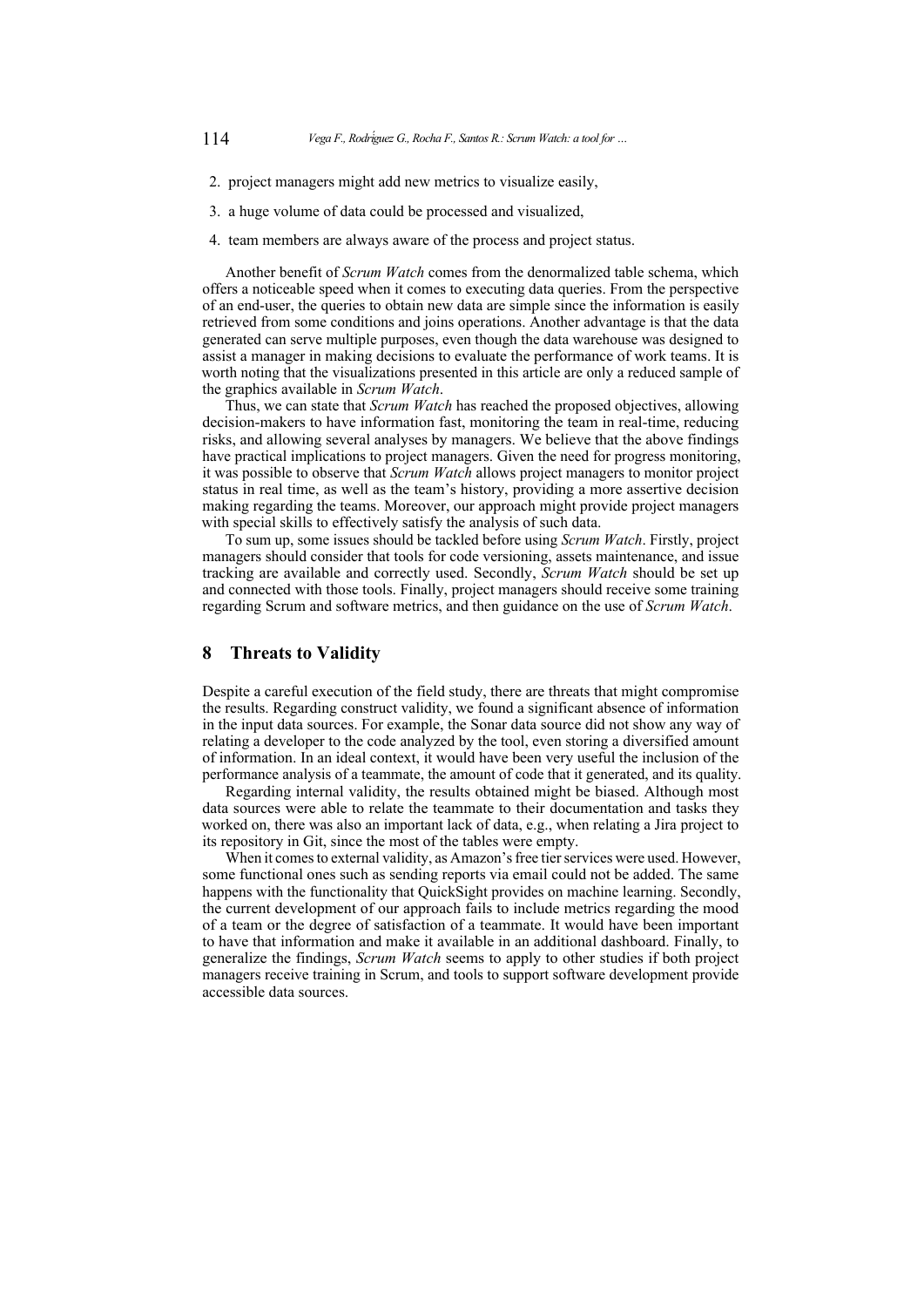## **9 Conclusion**

This research work introduced *Scrum Watch*, a tool that aims to generate graphic elements and reports that allow project managers to make decisions, as well as to detect risk at an early stage, based on the use of ETLs. Since the process to move data from multiple data sources to a data warehouse was created through an ETL (and not from manual work), the following advantages were found: low cleaning time and data transformation; low storage since only the necessary information will be saved; consolidation of data in a single repository; and ensuring effectiveness and quality. Likewise, the integrity of the source data sources is ensured within this process. Since *Scrum Watch* is supported by Amazon cloud services, infrastructure knowledge is no longer required to support it.

Regarding data visualization, *Scrum Watch* provides a powerful, fast tool with a very wide range of visualizations. The speed it provides is given by the in-memory processing it performs. This is an advantage provided by few visualization tools. In terms of visualization, from tables to stacked or accumulated bar graphs, heat maps, line graphs, and KPIs are options offered by this tool to visualize the desired metrics. In addition to the benefits of visualization, it offers an important portability since new data sets can be added to the analysis easily.

As future work, it is proposed to adjust the Sonar's data collection process, given that it limited the join and analysis of the relationship between a team member and the source code he/she develop. Vital metrics to measure a member's technical performance were totally discarded from this analysis. In relation to the Jira data source, work should be done on the completeness of the information associated with the Git repositories where team members store and version their work. Metrics on the amount of pull request, merge, and commits could be added to a new dashboard in order to provide a more complete analysis of the performance of a team member. Regarding the ETL process carried out in this study and since the transformations were executed using SQL queries and manually, an automation process would be ideal to streamline the process.

Finally, and in order to measure the mood of the work teams, we propose the collection of information on the satisfaction and degree of trust of members that form teams based on surveys. Once this information is collected, it could be released in a repository or file that serves as a fourth source data source for the ETL process presented in *Scrum Watch*. Likewise, a new dashboard could be created to visualize the metrics not only to achieve continuous improvement in the final product, but also to ensure the quality of the teams that work on it.

### **Acknowledgements**

We acknowledge the financial support provided by ANPCyT (Argentina) under Project PICT 2018-01456 and by CONICET (Argentina) under a doctoral grant and PIP 2021- 2023 ID 11220200100430CO. The fourth author thanks to UNIRIO and FAPERJ (Proc. 211.583/2019) for partial support.

#### **References**

<span id="page-17-0"></span>[Alaidaros et al. 2018] Alaidaros, H., Omar, M., Romli, R. (2018). Towards an improved software project monitoring task model of Agile Kanban method. International Journal of Supply Chain Management (IJSCM), 7(3), 118-125.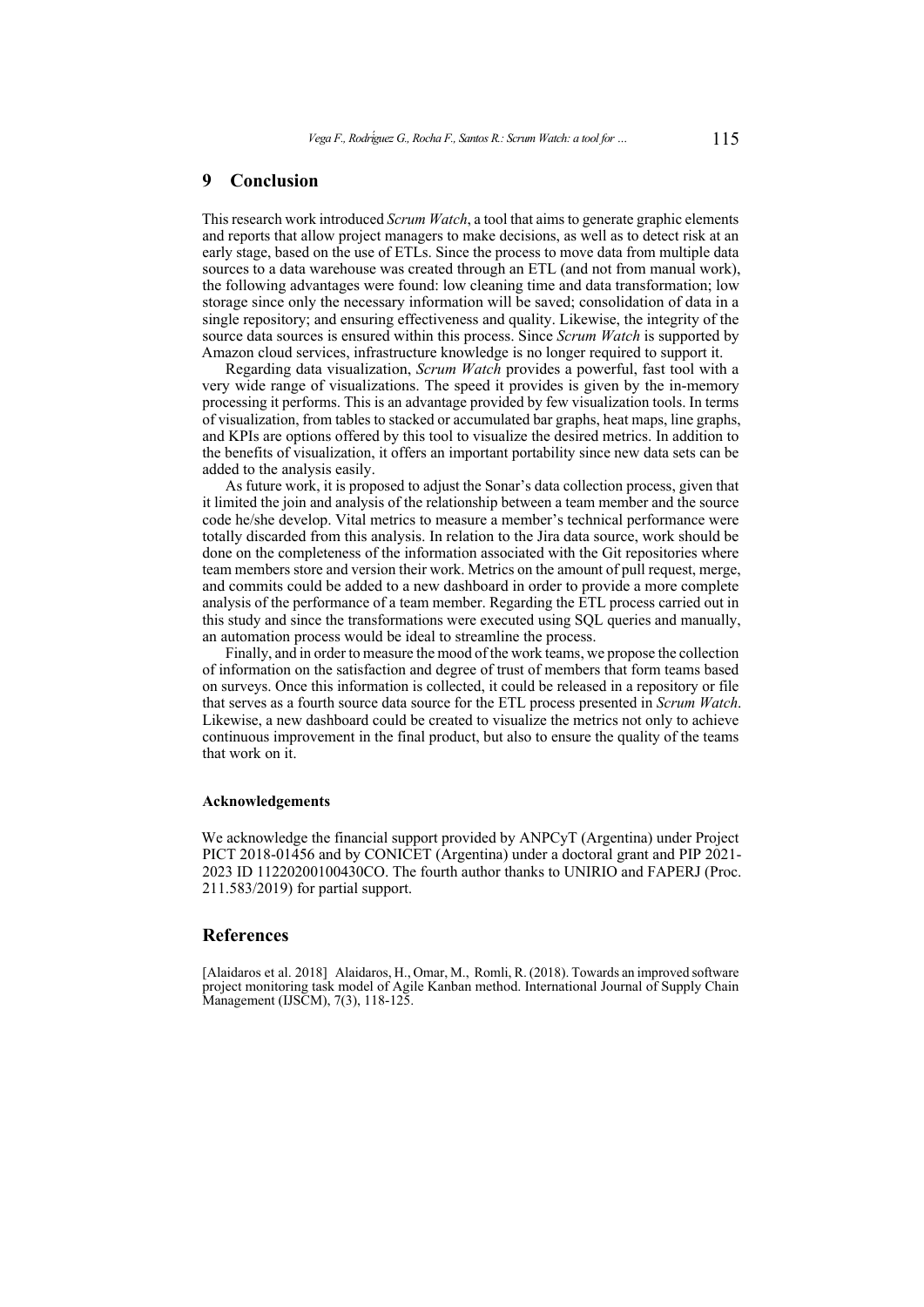[Albrecht and Nauman 2008] Albrecht, A., Naumann, F. (2008). Managing ETL Processes. NTII, 8(2008), 12-15.

<span id="page-18-3"></span>[Beck et al. 2001] Beck, K., Beedle, M., Van Bennekum, A., Cockburn, A., Cunningham, W., Fowler, M., ... Thomas, D. (2001). Manifesto for agile software development.

<span id="page-18-0"></span>[Boscarioli et al. 2017] Boscarioli, C., DE ARAUJO, R. M., MACIEL, R. S. P. (2017). I GranDSI-BR Grand Research Challenges in Information Systems in Brazil 2016-2026.

[Dingsøyr et al. 2012] Dingsøyr, T., Nerur, S., Balijepally, V., Moe, N. B. (2012). A decade of agile methodologies: Towards explaining agile software development.

<span id="page-18-8"></span>[El-Sappagh et al. 2011] El-Sappagh, S. H. A., Hendawi, A. M. A., El Bastawissy, A. H. (2011). A proposed model for data warehouse ETL processes. Journal of King Saud University-Computer and Information Sciences, 23(2), 91-104.

<span id="page-18-10"></span>[Firdaus et al. 2019] Firdaus, M. B., Patulak, I. M., Tejawati, A., Bryantama, A., Putra, G. M., Pakpahan, H. S. (2019, October). Agile-scrum software development monitoring system. In 2019 International Conference on Electrical, Electronics and Information Engineering (ICEEIE) (Vol. 6, pp. 288-293). IEEE.

<span id="page-18-6"></span>[Gibson et al. 2012] Gibson, J., Rondeau, R., Eveleigh, D., Tan, Q. (2012, November). Benefits and challenges of three cloud computing service models. In 2012 Fourth International Conference on Computational Aspects of Social Networks (CASoN) (pp. 198-205). IEEE.

<span id="page-18-11"></span>[Haidabrus et al. 2021] Haidabrus, B., Grabis, J., Protsenko, S. (2021, June). Agile Project Management Based on Data Analysis for Information Management Systems. In Design, Simulation, Manufacturing: The Innovation Exchange (pp. 174-182). Springer, Cham.

<span id="page-18-4"></span>[Highsmith 2009] Highsmith, J. (2009). Agile project management: creating innovative products. Pearson education.

[Linden 2018] Linden, T. (2018). Scrum-based learning environment: Fostering self-regulated learning. Journal of Information Systems Education, 29(2), 65-74.

[Mahnic 2011] Mahnic, V. (2011). A capstone course on agile software development using scrum. IEEE Transactions on Education, 55(1), 99-106.

[Mathiassen and Pries-Heje 2006] Mathiassen, L., Pries-Heje, J. (2006). Business agility and diffusion of information technology.

[Nerur and Balijepally 2007] Nerur, S., Balijepally, V. (2007). Theoretical reflections on agile development methodologies. Communications of the ACM, 50(3), 79-83.

<span id="page-18-1"></span>[Papke-Shields et al. 2020] Papke-Shields, K. E., Beise, C., Quan, J. (2010). Do project managers practice what they preach, and does it matter to project success?. International journal of project management, 28(7), 650-662.

[Rodríguez et al. 2016] Rodríguez, G., Soria, Á., Campo, M. (2016). Measuring the impact of agile coaching on students' performance. IEEE Transactions on Education, 59(3), 202-209.

<span id="page-18-2"></span>[Version One 2020] 14th Annual State of Agile Report. urlhttp://stateofagile.versionone.com/

<span id="page-18-7"></span>[Safvati et al. 2017] Safvati, M. A., Sharzehei, M., Mesbahi, M. R. (2017, December). Investigating the features of research environments on cloud computing. In 2017 IEEE 4th International Conference on Knowledge-Based Engineering and Innovation (KBEI) (pp. 0404-0411). IEEE.

<span id="page-18-5"></span>[Schwaber and Beedle 2002] Schwaber, K., Beedle, M. (2002). Agile software development with Scrum (Vol. 1). Upper Saddle River: Prentice Hall.

[Schwaber and Beedle 2002] Schwaber, K., Beedle, M. (2002). Agile software development with Scrum (Vol. 1). Upper Saddle River: Prentice Hall.

<span id="page-18-9"></span>[Scott et al. 2017] Scott, E., Pfahl, D. (2017, November). Exploring the individual project progress of scrum software developers. In International Conference on Product-Focused Software Process Improvement (pp. 341-348). Springer, Cham.